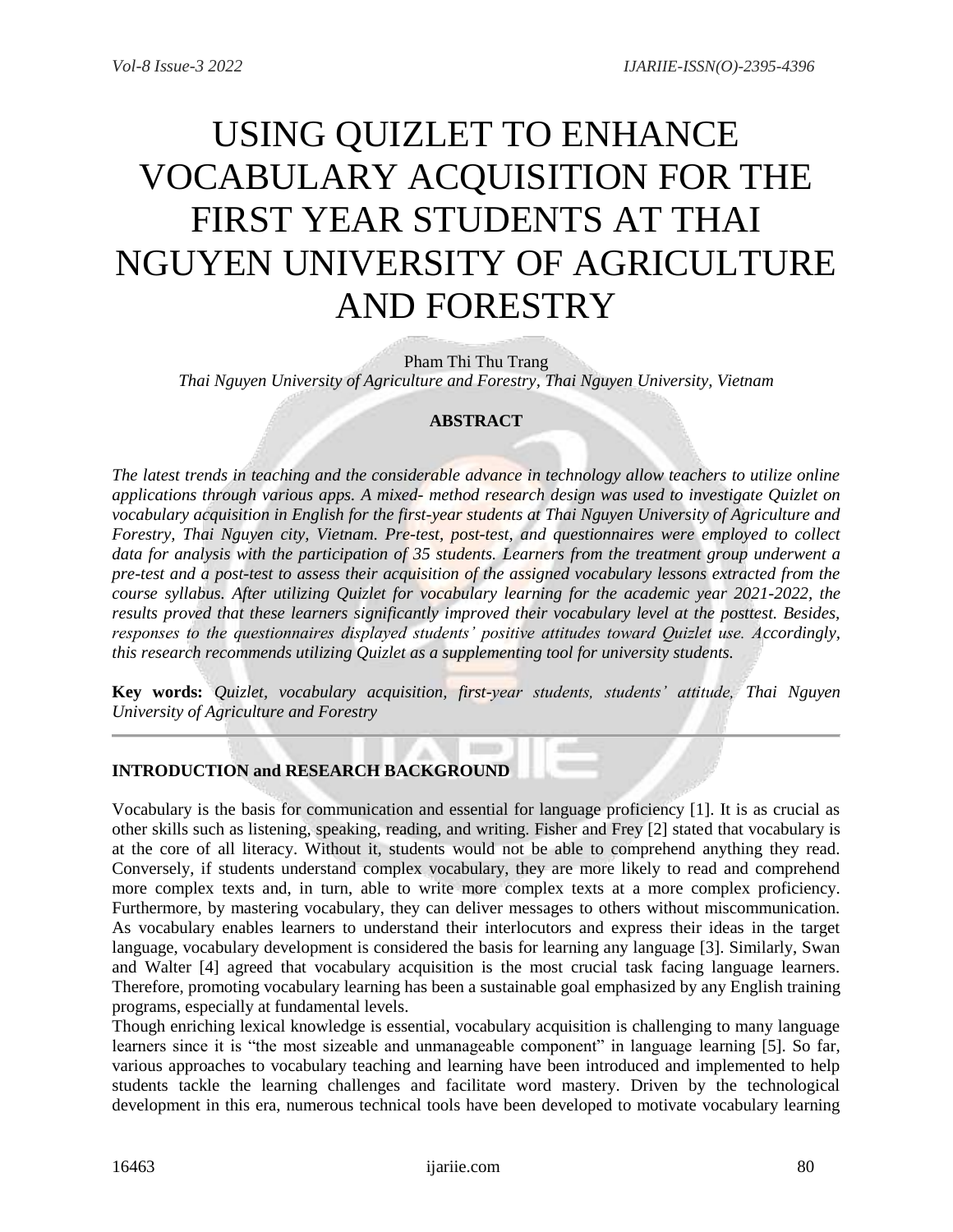and enhance retention. Quizlet is among the most popular and has been reported to be highly effective with language learners of different ages.

Quizlet is a mobile and web-based study application that allows students to study information via learning tools and games. Quizlet is an online interactive learning platform operating on electronic bilateral flashcards that can not only be used to study any subjects but also serve mainly as a system for learning languages and various games and tests. It can be used either online in a browser on www.Quizlet.com or with a mobile application (for iOS and Android) on a Smartphone or a tablet computer.

The tool is immensely convenient for teachers to create lessons; their only job is to prepare a list of the target words (and pictures if they want to use their own) to enter and choose the meanings and pictures suggested by Quizlet. Multiple learning activities are then automatically created by the tool. The links to the lessons can easily be copied and sent to learners so that they can join. Quizlet teacher accounts also allow teachers to create classes on the platforms better to control their students' studying process and results. Teachers can also share the lessons they design and use lessons available on the Quizlet system. Quizlet incorporates some studying modes to facilitate word mastery, including *Flashcards, Learn, Write, Spell,* and *Test*. Match (a scatter game), Gravity game, and the *Live game* mode for more engaging and interactive lessons are also among the activities designed. Sound files to guide pronunciation for the intended words through listening are automatically attached. By this token, Quizlet appears to be comprehensive and has a high potential to enhance the effectiveness of the vocabulary learning process and improve the learning products as a consequence. Quizlet is regarded as the perfect tool for learners to improve vocabulary.

In the teaching context at TUAF, there were problems with learning vocabulary that the researcher came across. The first problem was that intensive learning vocabulary was a sub-part of a lesson, which was often integrated into other communicative skills, and students were left to study words autonomously. Thus, if the students did not learn or practice new words at home, they would quickly forget the meaning of new words they had learned in class. Besides the leading textbook, students also used Vocabulary In Use (Pre-Intermediate level) as a reference book. Due to a strict curriculum, teachers did not have time to introduce every topic of this book to students, thus it was assigned for study at home. It was not easy to evaluate the effectiveness of self-studying outside the class when the teachers did not have enough time to check every students' learning. Therefore, the students found it challenging to remember the meaning of new words and their use.

Based on the currently existing issues, the researcher would like to assist the students in gaining a larger number of words and their attitudes toward using Quizlet in vocabulary learning. Therefore, the researcher decided to conduct the study "Using Quizlet to enhance vocabulary acquisition for the firstyear students at Thai Nguyen University of Agriculture and Forestry."

According to Nation [6], acquisition is defined as "many degrees of knowing." Generally, knowing a word means knowing its form, meaning, and use. More specifically, knowing a word means knowing its form in terms of spoken, written, and word parts; its meaning in terms of forms and meanings, concepts and referents, and associations; and its use in terms of grammatical functions, collocations and constraints on use such as register or frequency. Similarly, Thornbury [7] explained that knowing a word, at the most basic level, involved knowing its form and meaning, which was mentioned as the knowledge of spoken and written form, the grammatical behaviors, derivations, collocations, register, connotations, word's frequency, and meanings. In this study, since the subjects of the study were primarily pre-intermediate, the researcher also looked at the mastery of form, meaning, and use to evaluate students' vocabulary acquisition, but at a moderate level with the focus on the spoken and written form (pronunciation and spelling), grammatical behavior, and meanings.

The study aimed to investigate the effects of using Quizlet Application on the first-year students' vocabulary acquisition at TUAF. Therefore, the specific research question addressed in this study was as follows:

"*How does Quizlet improve students' vocabulary acquisition?*

*What are the students' attitudes towards using Quizlet for vocabulary learning?*".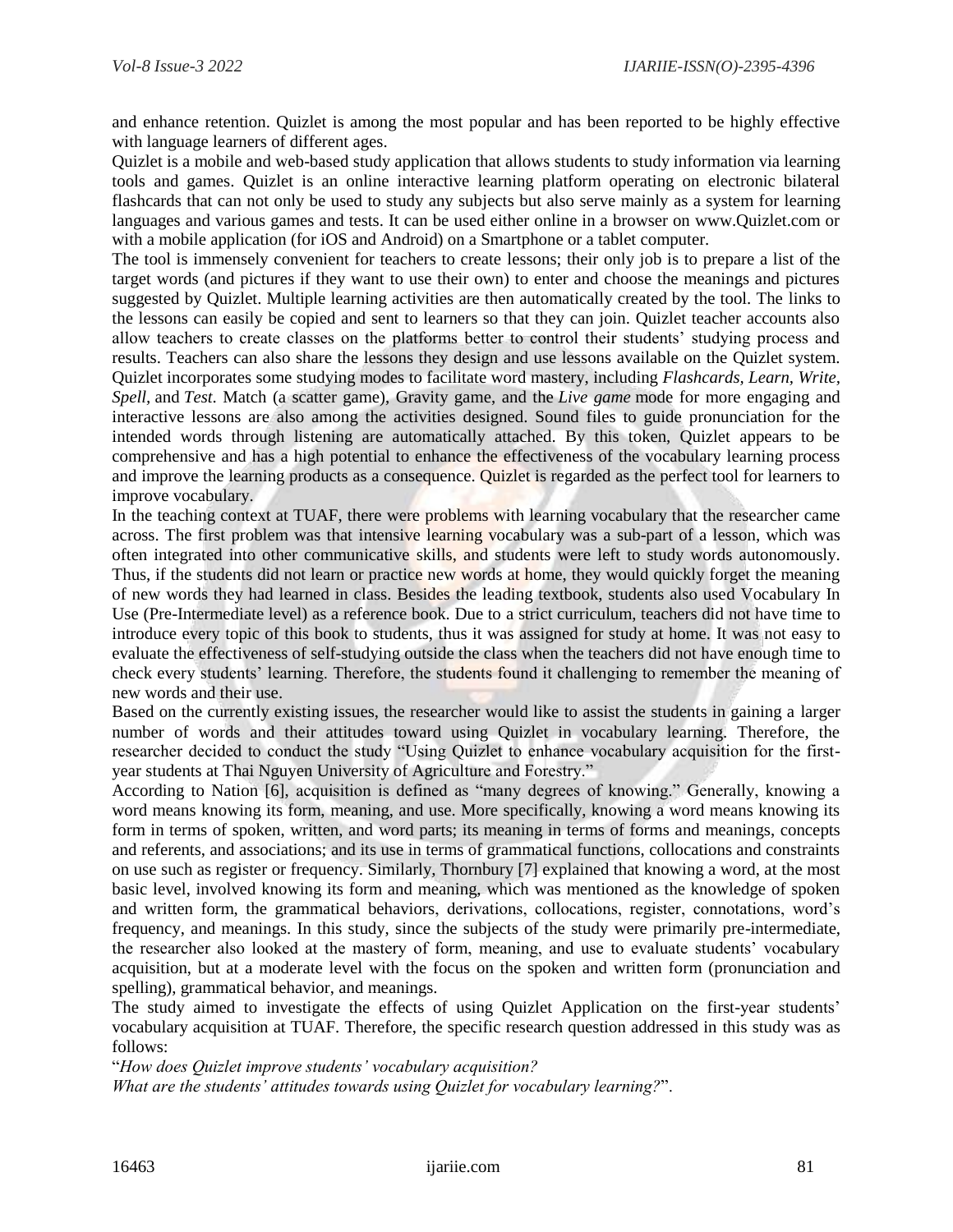## **METHODOLOGY**

#### *Sample choosing*

The research was conducted with 35 non-English major students of the same class. They were at different levels of English proficiency, ranging from elementary to pre-intermediate. They followed the same syllabus and number of class hours per week and used the same classroom with the same teacher. The 35 students received the same 10-week treatment in which they studied with a traditional method in the first five weeks, and Quizlet was utilized to review vocabulary in the last five weeks both outside and inside the classroom.

#### *Data collection instruments*

Pretest and posttest with the same format were employed as the main tools to collect data, which the former was done after the first two modules and the latter when module No. 4 was finished. All lexical items to be tested were the targeted words in their internal textbooks, written by the university's English lecturers. Each test covered five different types of tasks: written, matching, multiple-choice, true/false, and spelling. These two tests assessed learners' acquisition of four modules of the course syllabus. The top score of each task in a test was 10 marks. The pretest was administered after the first two modules of the course and before utilizing Quizlet. The learners' outcomes were recorded for further correlation to the scores of the posttest, which was offered at the end of the academic year after the last two modules were taught. The researcher designed learning set for each unit where illustrations, paraphrasing, and annotation are employed to explain the meaning of the new words.

Brief survey questionnaires were distributed to students at the end of the course to collect data regarding students' attitudes toward using Quizlet in learning vocabulary.

## *Procedures*

The research period lasted for 10 weeks and was divided into two phases. In the first five-week phase, the students were taught with traditional method. Students studied vocabulary in a usual way in which the teacher introduced new words and provided them with pronunciations and meanings. During this phase, students learned the first two units of the course, which consisted of 68 target words that they were expected to remember. In traditional approach, the students were asked to spend time practicing vocabulary exercises in the Students' textbook and workbook.

In the second phase which lasted 5 weeks, the students learned vocabulary in the usual way in class and at home they were asked to practice with exercises on Quizlet. During this time, they were expected to be able to learn 70 new words in the following 2 units. After every class session, they were required to review the targeted lexical items by completing the compatible Quizlet lesson. At the end of this phase, the students were also asked to fill out the survey. Respond to survey questionnaires regarding their attitudes towards vocabulary learning were also analyzed.

## **RESULTS AND DISCUSSIONS**

#### *Pre-test and post-test results*

The learners achieved the outcomes, which were shown in Table 1 below. It should be mentioned that the t-tests were paired samples since the study was measuring changes in the same students.

#### **Table 1. Mean scores and t-test outcomes of the scores (Cohen's** *d***)**

|  | (SD)<br><b>Measure</b><br>mean |                                | $^{\text{c}}$ +udent |        |  |
|--|--------------------------------|--------------------------------|----------------------|--------|--|
|  | ,,,,<br>                       | $\blacksquare$<br>2001<br>้บรเ | $(0 -$<br>いぃ         | ·value |  |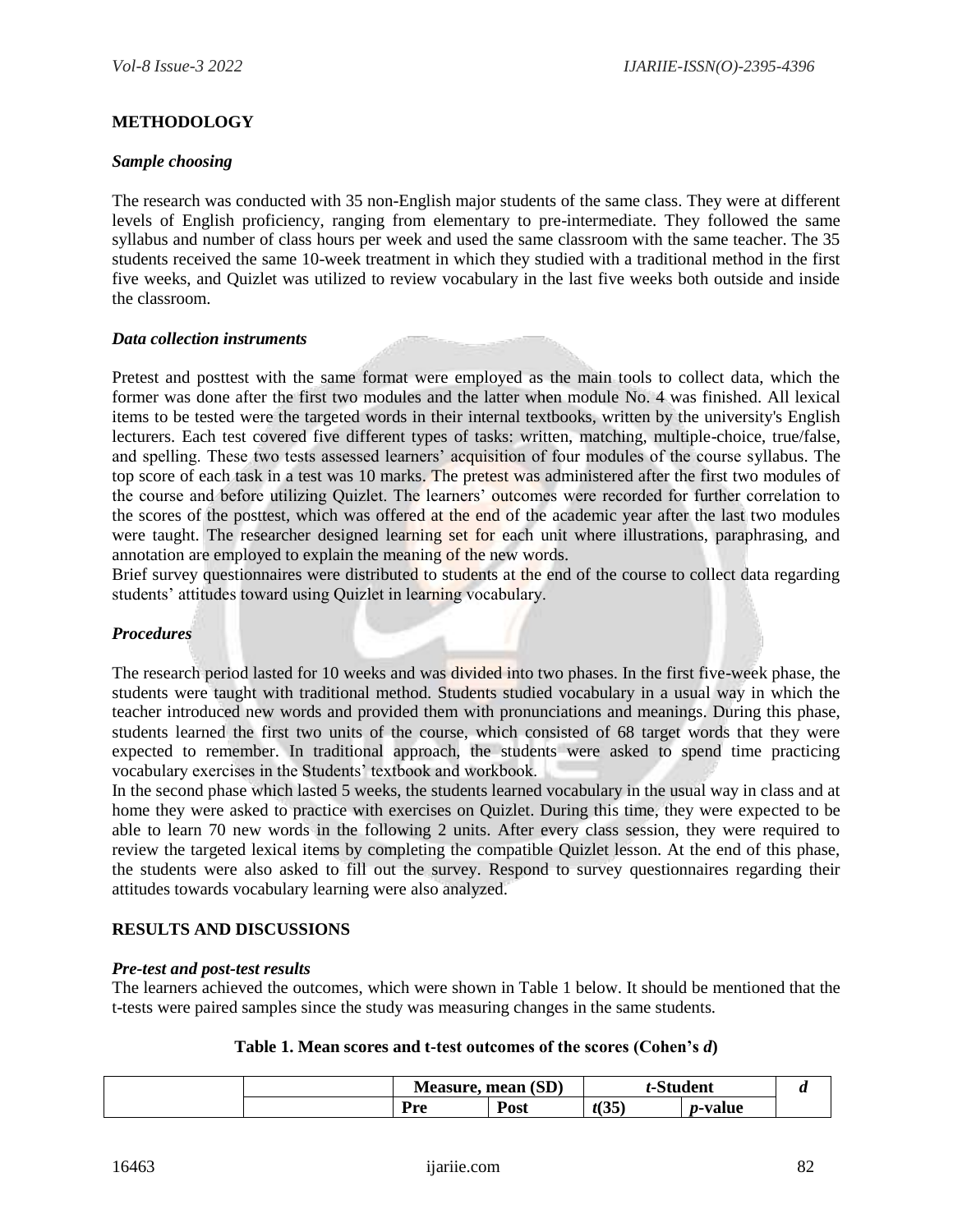| Written         | 5.21(1.57) | 6.83(1.52) | $-7.669$  | < 0.001     | 1.56 |
|-----------------|------------|------------|-----------|-------------|------|
| Matching        | 6.07(1.55) | 7.25(1.65) | $-15.402$ | ${}< 0.001$ | 3.14 |
| Multiple choice | 5.46(1.77) | 7.15(1.72) | $-6.382$  | < 0.001     | 1.30 |
| True/False      | 5.67(1.79) | 7.21(1.59) | $-7.73$   | < 0.001     | 1.58 |
| Spelling        | 6.38(1.79) | 7.86(1.32) | $-3.844$  | < 0.001     | 0.78 |
| <b>Total</b>    | 5.76(1.22) | 7.26(1.05) | $-14.035$ | < 0.001     | 2.86 |

The figures in Table 1 showed that the outcomes of the five variables were higher in the posttest than in the pretest. In general, the mean scores implied a significant improvement in the outcomes of this group. The mean of the posttest was 7.26, significantly higher than the pretest (5.76). However, the Standard Deviation (SD) of the scores of this group at the posttest was only 1.05, which was slightly lower than the SD at the pretest (1.22). The difference in SD between both tests was minimal. This suggested that their scores were more homogenous after studying with Quizlet and hence involved that the effect of the application on all participants was more consistent than the classic methods where a huge modification between the learners' outcomes was witnessed. Related to the outcomes of the different variables in Table 1, it can be seen that the results improved significantly in the various posttests in comparison with the corresponding pretests.

Moreover, the total mean of the posttest was notably higher than the pretest. This meant that the participants in the experiment improved their level of vocabulary through Quizlet. This significant improvement of the outcomes in the various posttests may result from the application of the program specifically, such as out-of-class exposure and immediate feedback. For this reason, it was recommended that learners practice vocabulary through Quizlet.

## *Students' attitudes towards vocabulary learning.*

| <b>Items</b>                                                                                                                                             | Students' evaluation |           | Label           |  |
|----------------------------------------------------------------------------------------------------------------------------------------------------------|----------------------|-----------|-----------------|--|
|                                                                                                                                                          | M                    | <b>SD</b> |                 |  |
| I enjoy using the Quizlet program                                                                                                                        | 4.21                 | .86       | Very positive   |  |
| I benefit from the Quizlet program                                                                                                                       | 4.06                 | .68       | Positive        |  |
| I study all the lessons                                                                                                                                  | 3.64                 | .35       | Positive        |  |
| I take much care of my own learning                                                                                                                      | 3.31                 | .65       | Positive        |  |
| I learn best from the 'learn' option (match vocabulary word<br>with definition using multiple choice)                                                    | 4.19                 | .64       | Positive        |  |
| I learn best from the 'flashcards' option                                                                                                                | 4.16                 | .70       | Positive        |  |
| I learn best from the 'write' option (correctly identify<br>vocabulary word based on definition/part of speech)                                          | 3.83                 | .59       | Positive        |  |
| I learned best from the 'spell' option (correctly spell<br>vocabulary word after program read it orally)                                                 | 3.96                 | .74       | Positive        |  |
| I learned best from the 'test' option (assess knowledge of<br>words/definitions through matching/multiple choice/true or<br>false, and written examples) | 3.89                 | .60       | Positive        |  |
| <b>T</b> otal                                                                                                                                            | 3.91                 | .64       | <b>Positive</b> |  |

# **Table 2: Students' attitudes towards vocabulary learning through Quizlet.**

 $\overline{\phantom{a}}$ 

This section presented the analysis of participants' responses to a questionnaire administered after the completion of vocabulary training sessions in the research. It asked about their behavioral, emotional, and cognitive engagement in learning vocabulary with Quizlet. Students' attitude was evaluated by the mean of the 9 main items of the survey. In which each statement in the items was evaluated on a 5-level Likert scale (from 1 to 5), where value 5 was the most positive (strongly agree), and value 1 was the most negative (strongly disagree). Questions 1 and 2 explored students' feelings towards learning vocabulary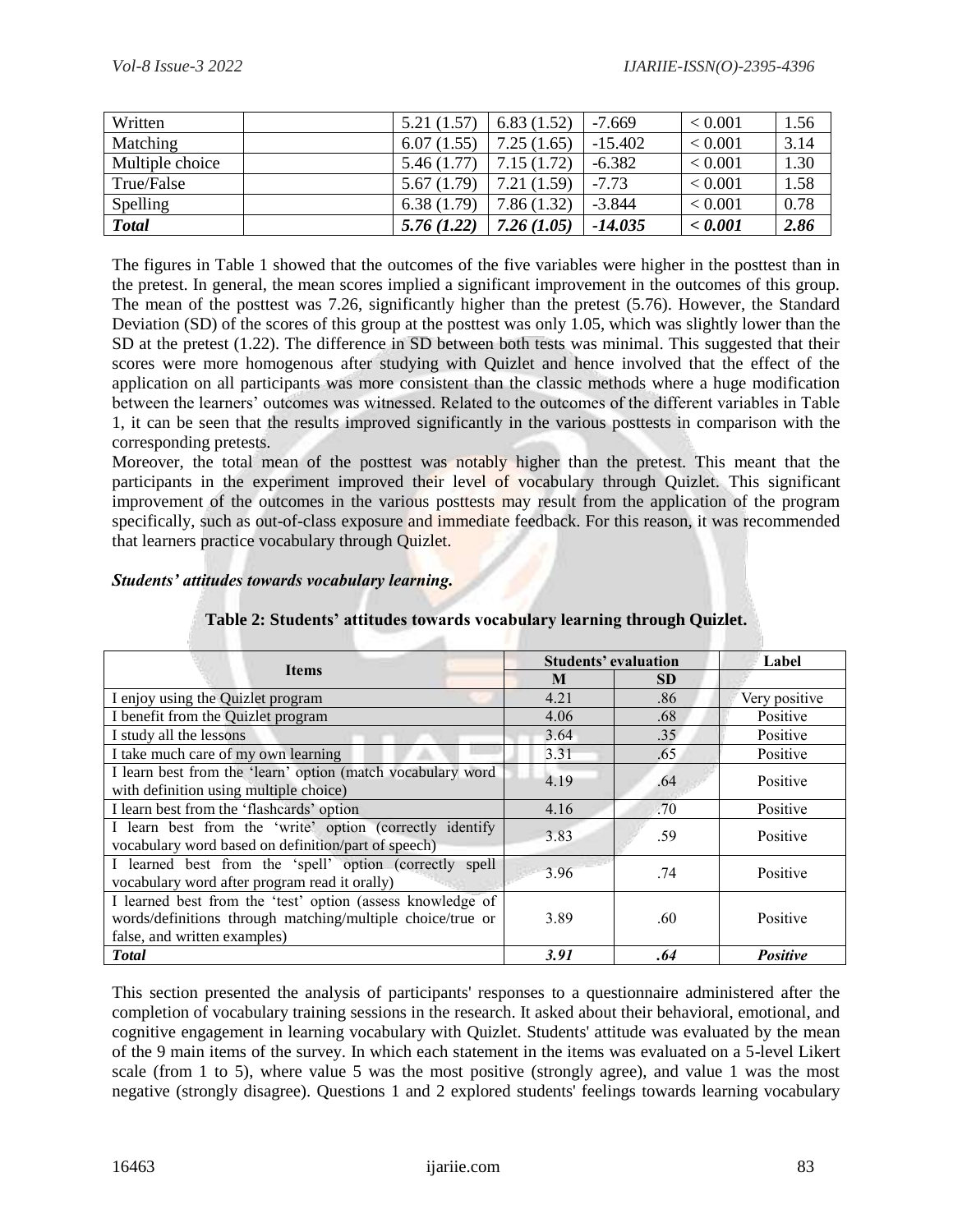through Quizlet. Questions 3 and 4 were set to gauge students' perceptions of learning vocabulary by using Quizlet. Questions 5 to 9 found out the students' current behaviors in learning different modes in Quizlet.

To conclude students' attitudes towards the survey factors, agreed on the distribution of the average value of the observed variables is as follows: 1 to 1.8 (very negative); from 1.8 to near 2.6 (negative); from 2.6 to near 3.4 (normal); from 3.4 to 4.2 (positive), from 4.2 to 5 (very positive). Statistical results (see Table 2) showed that the mean value of attitudes toward English learning of 35 respondents in the survey was 3.91 (standard deviation of 0.64). This data shows that students have a positive attitude towards learning vocabulary through Quizlet. In addition, the mean of the three components of attitudes, including cognitive, emotional, and behavioral, was positive, with the emotional component achieving the highest value of 4.13 (standard deviation of 0.77), followed by the behavioral component of 4.0 (standard deviation of 0.65) and the cognitive component of 3.47 (the standard deviation is 0.50). Quizlet seemed to have fostered emotional engagement in learning vocabulary from these results. Besides, they had realized the attention to learning vocabulary and had a positive behavioral attitude towards the five main kinds of studying modes in Quizlet. Thus, educational apps such as Quizlet seem to have a great potential in promoting better learning outcomes in educational contexts while maintaining the student's pedagogical motivations [8].

# **CONCLUSION**

Based on the data analysis, it can be concluded that the application of Quizlet was beneficial to the firstyear students at TUAF. Regarding vocabulary acquisition, Quizlet facilitated the learning of the primary but crucial aspects of an individual word, including meanings, pronunciation, and spelling. Specifically, Quizlet helped improve retention of the target vocabulary items, train pronunciation and familiarize students with their written form. Concerning students' attitudes, the data collected has shown that most students surveyed were cognitively, behaviorally, and emotionally engaged in vocabulary learning activities with Quizlet. They perceived Quizlet as an exciting and beneficial tool for vocabulary learning and were aware of their study. The application of Quizlet has inspired students to love learning and helped them learn more quickly and easily through a wide range of studying modes in the program. Therefore, Quizlet should be highly recommended for English learners of all ages. For the successful application of Quizlet with students, some recommendations should be considered. First, Quizlet should be used as a regular class activity, enabling teachers to control their students' learning, assist promptly, prevent students from skipping any lessons, and ensure that all students receive the same treatment. When Quizlet is used as home assignments, brief training and care instructions should be provided in advance so that students are clear about what they are supposed to do. Besides, since Quizlet automatically creates an array of learning activities for each lesson, it is recommended that teachers consider the amount of vocabulary to be covered in a lesson to suit students' average capacity.

#### **REFERENCES**

1. Krashen, S. (1981). Second language acquisition. *Second Language Learning*, *3*(7), 19-39.

2. Fisher, D., & Frey, N. (2014). Content area vocabulary learning. *The Reading Teacher, 67(8)*, 594–599. doi: 10.1002/trtr.1258

3. Weiser, B. (2013) Effective Vocabulary Instruction for Kindergarten to 12th Grade Students Experiencing Learning Disabilities. Council for Learning Disabilities.

4. Swan & Walter (1984). Cambridge English Course. Cambridge: Cambridge University Press. Thornbury, S. (2002). How to Teach Vocabulary. England: Pearson Longman.